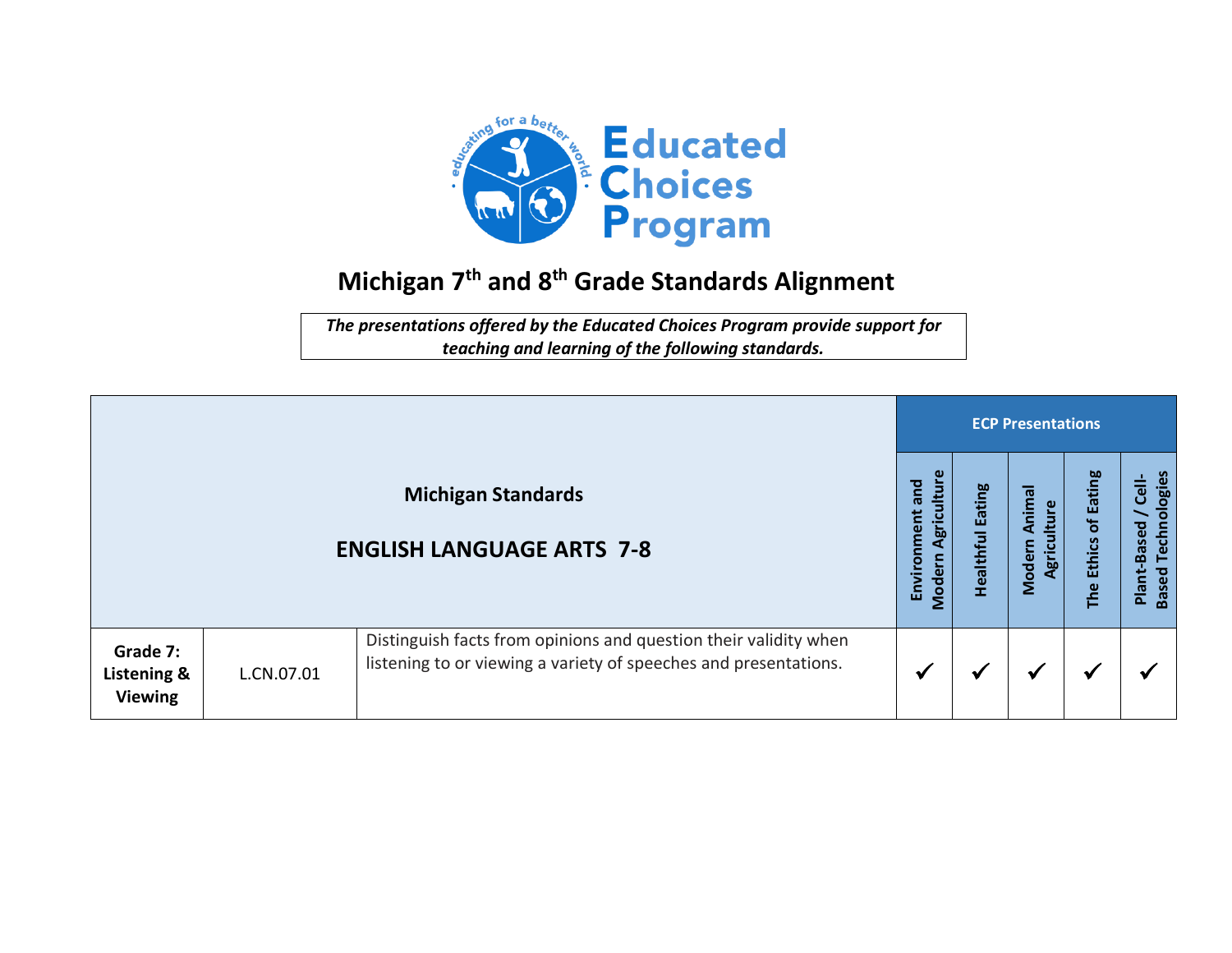|                                           | L.CN.07.02 | Listen to or view critically while demonstrating appropriate social<br>skills of audience behaviors (e.g., eye contact, attentive, supportive);<br>critically examine the verbal and non-verbal strategies during<br>speeches and presentations.     |  |  |  |
|-------------------------------------------|------------|------------------------------------------------------------------------------------------------------------------------------------------------------------------------------------------------------------------------------------------------------|--|--|--|
| Grade 7:<br>Listening &<br><b>Viewing</b> | L.RP.07.04 | Ask probing questions of speakers, focusing on claims and<br>conclusions presented.                                                                                                                                                                  |  |  |  |
|                                           | L.RP.07.06 | Evaluate the credibility of a speaker by determining whether the<br>speaker's point of view is biased or not.                                                                                                                                        |  |  |  |
| Grade 8:<br>Listening &<br><b>Viewing</b> | L.CN.08.01 | Analyze main idea, significant details, fact and opinion, bias,<br>propaganda, argumentation, or support when listening to or viewing<br>a variety of speeches and presentations.                                                                    |  |  |  |
|                                           | L.CN.08.02 | Listen to or view critically while demonstrating appropriate social<br>skills of audience behaviors (e.g., eye contact, attentive, and<br>supportive); critically examine the verbal and non-verbal strategies<br>during speeches and presentations. |  |  |  |
|                                           | L.RP.08.01 | Listen to or view knowledgeably a variety of genre to react to a<br>speaker's intent and apply a speaker's reasoning to other situations.                                                                                                            |  |  |  |
|                                           | L.RP.08.03 | Paraphrase a speaker's main ideas, purpose, and point of view, and<br>ask relevant questions about the content, delivery, and purpose of<br>the presentation.                                                                                        |  |  |  |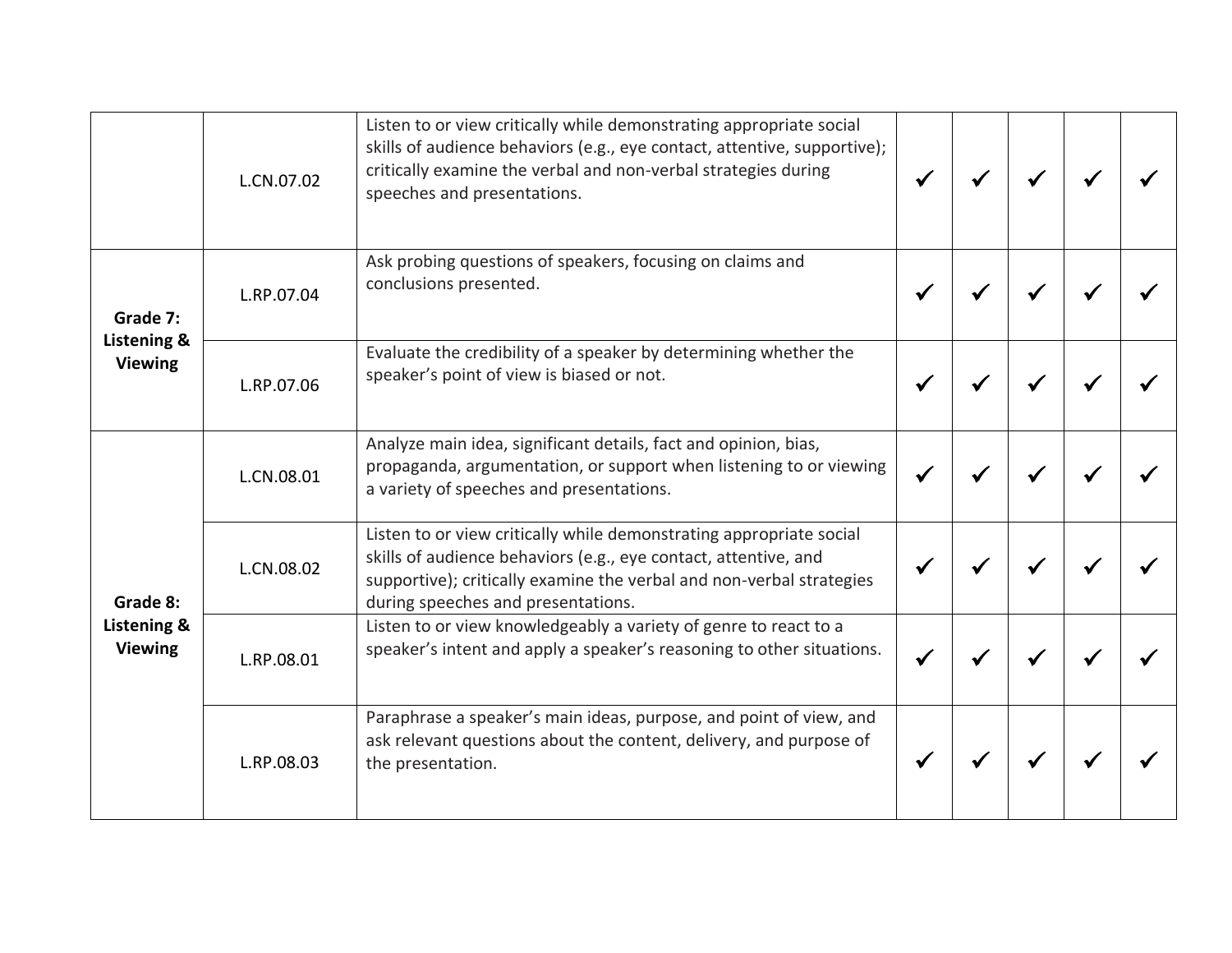|  | L.RP.08.06 | Evaluate the credibility of a speaker by determining whether the<br>speaker may have hidden agendas or be otherwise biased. |  |  |  |  |  |
|--|------------|-----------------------------------------------------------------------------------------------------------------------------|--|--|--|--|--|
|--|------------|-----------------------------------------------------------------------------------------------------------------------------|--|--|--|--|--|

|                                                     |      |                                                                                                                                                         |                                       |                  | <b>ECP Presentations</b>     |                      |                                          |
|-----------------------------------------------------|------|---------------------------------------------------------------------------------------------------------------------------------------------------------|---------------------------------------|------------------|------------------------------|----------------------|------------------------------------------|
|                                                     |      | <b>Michigan Standards</b><br><b>HEALTH EDUCATION 7-8</b>                                                                                                | Modern Agriculture<br>Environment and | Healthful Eating | Modern Animal<br>Agriculture | The Ethics of Eating | Plant-Based / Cell-Based<br>Technologies |
| <b>Nutrition</b><br>and Physical<br><b>Activity</b> | 1.1  | Summarize the benefits of healthy eating, being physically active, and<br>keeping the body hydrated, and the potential consequences of not<br>doing so. |                                       | √                |                              |                      |                                          |
|                                                     | 1.10 | Assess personal barriers to healthy eating and being physically active,<br>and develop practical solutions to remove these barriers.                    |                                       | ✔                |                              |                      |                                          |
|                                                     | 1.11 | Make a personal plan for improving one's nutrition and incorporating<br>physical activity into daily routines.                                          |                                       | ✔                |                              |                      |                                          |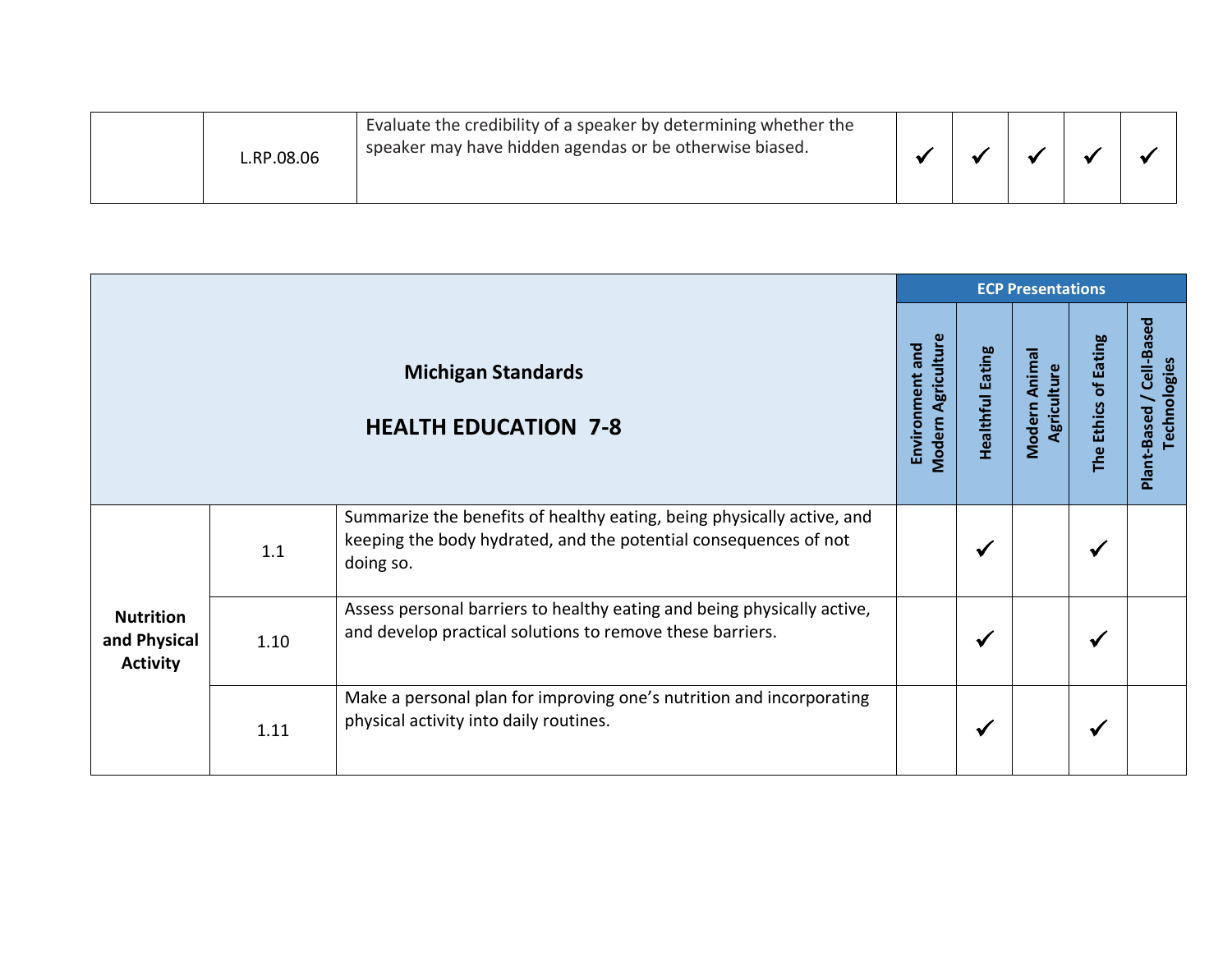|  | <b>1.T</b> | Demonstrate skills for dealing with pressure to eat in ways that are not<br>healthy. |  |  |  |  |  |
|--|------------|--------------------------------------------------------------------------------------|--|--|--|--|--|
|--|------------|--------------------------------------------------------------------------------------|--|--|--|--|--|

|                     |                                                                |                                                                                                                                                          |   |  | <b>ECP Presentations</b>        |                      |                                                                     |  |  |  |  |
|---------------------|----------------------------------------------------------------|----------------------------------------------------------------------------------------------------------------------------------------------------------|---|--|---------------------------------|----------------------|---------------------------------------------------------------------|--|--|--|--|
|                     | <b>Next Generation Science Standards</b><br><b>SCIENCE 7-8</b> |                                                                                                                                                          |   |  | Animal<br>Agriculture<br>Modern | The Ethics of Eating | Technologies<br>$\frac{1}{\epsilon}$<br>Plant-Based<br><b>Based</b> |  |  |  |  |
| <b>Life Science</b> | $MS-LS2-1$                                                     | Analyze and interpret data to provide evidence for the effects of<br>resource availability on organisms and populations of organisms in an<br>ecosystem. | ✔ |  |                                 | ✔                    |                                                                     |  |  |  |  |
|                     | <b>MS-LS2-4</b>                                                | Construct an argument supported by empirical evidence that changes<br>to physical or biological components of an ecosystem affect<br>populations.        | ✔ |  |                                 | $\checkmark$         |                                                                     |  |  |  |  |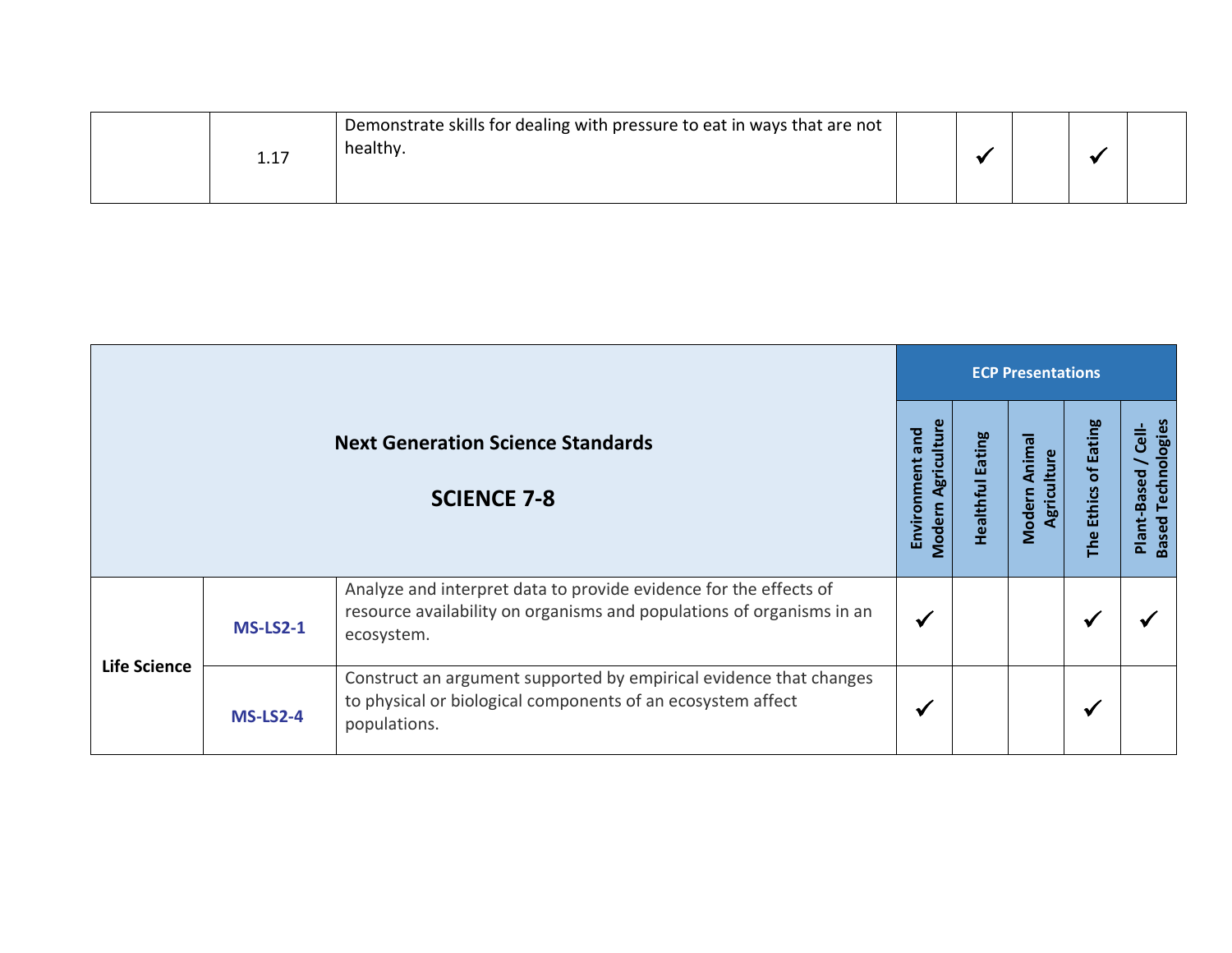|                                                                         | $MS-LS2-5$ | Evaluate competing design solutions for maintaining biodiversity and<br>ecosystem services.                                                                                                                                                                                   |  |   |  |
|-------------------------------------------------------------------------|------------|-------------------------------------------------------------------------------------------------------------------------------------------------------------------------------------------------------------------------------------------------------------------------------|--|---|--|
| Earth and<br><b>Space</b><br><b>Sciences</b>                            | MS-ESS3-3  | Apply scientific principles to design a method for monitoring and<br>minimizing a human impact on the environment.                                                                                                                                                            |  |   |  |
|                                                                         | MS-ESS3-4  | Construct an argument supported by evidence for how increases in<br>human population and per-capita consumption of natural resources<br>impact Earth's systems.                                                                                                               |  | ✔ |  |
| <b>Earth and</b><br><b>Space</b><br><b>Sciences</b>                     | MS-ESS3-5  | Ask questions to clarify evidence of the factors that have caused the<br>rise in global temperatures over the past century.                                                                                                                                                   |  |   |  |
| Engineering,<br>Technology,<br>and<br><b>Applications</b><br>of Science | MS-ETS1-1  | Define the criteria and constraints of a design problem with sufficient<br>precision to ensure a successful solution, taking into account relevant<br>scientific principles and potential impacts on people and the natural<br>environment that may limit possible solutions. |  |   |  |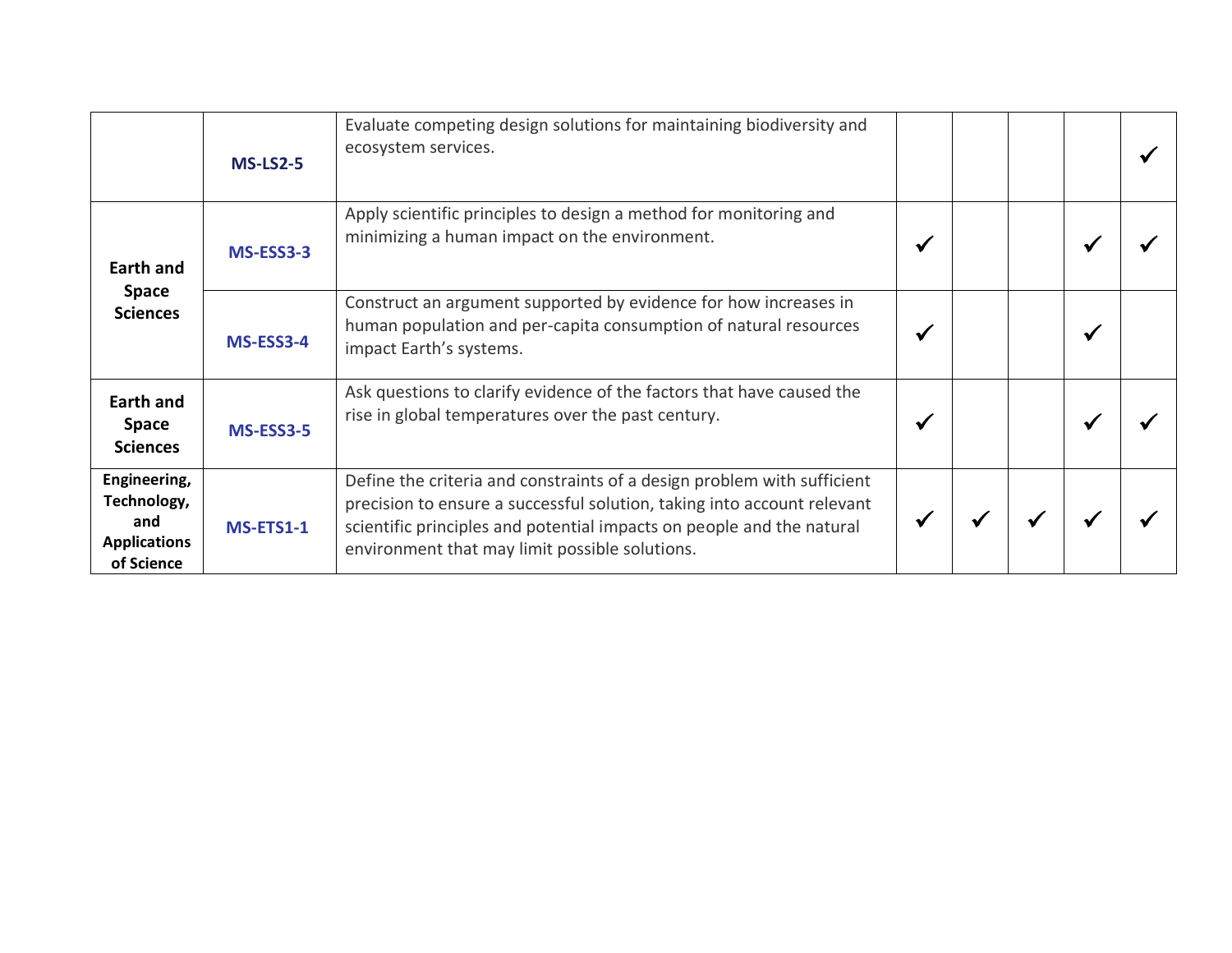|                                                                                               |              | <b>ECP Presentations</b>                                                                                                                                                                                                                                                                                                                                                                                                                                                                                                                                                                                                                                                                                                                                                                                                                                                                                                                                                                                                                                                                                                                                                                                           |                                              |                         |                              |                      |                                          |  |
|-----------------------------------------------------------------------------------------------|--------------|--------------------------------------------------------------------------------------------------------------------------------------------------------------------------------------------------------------------------------------------------------------------------------------------------------------------------------------------------------------------------------------------------------------------------------------------------------------------------------------------------------------------------------------------------------------------------------------------------------------------------------------------------------------------------------------------------------------------------------------------------------------------------------------------------------------------------------------------------------------------------------------------------------------------------------------------------------------------------------------------------------------------------------------------------------------------------------------------------------------------------------------------------------------------------------------------------------------------|----------------------------------------------|-------------------------|------------------------------|----------------------|------------------------------------------|--|
|                                                                                               |              | <b>Michigan Standards</b><br><b>SOCIAL STUDIES 7-8</b>                                                                                                                                                                                                                                                                                                                                                                                                                                                                                                                                                                                                                                                                                                                                                                                                                                                                                                                                                                                                                                                                                                                                                             | <b>Modern Agriculture</b><br>Environment and | <b>Healthful Eating</b> | Modern Animal<br>Agriculture | The Ethics of Eating | Plant-Based / Cell-Based<br>Technologies |  |
|                                                                                               | $7 - G6.1.1$ | Conduct research on global topics and issues, compose persuasive essays, and<br>develop a plan for action. Students investigate contemporary topics and<br>issues that they have studied in an ancient world history context. e<br>investigations may be addressed at the conclusion of each Era or may be<br>included at the conclusion of the course.                                                                                                                                                                                                                                                                                                                                                                                                                                                                                                                                                                                                                                                                                                                                                                                                                                                            | ✔                                            |                         |                              |                      |                                          |  |
| Grade 7:<br><b>Public Discourse,</b><br><b>Decision Making,</b><br>and Citizen<br>Involvement | $7 - P3.1.1$ | Clearly state an issue as a question or public policy, trace the origins of an<br>issue, analyze and synthesize various perspectives, and generate and evaluate<br>alternative resolutions. Deeply examine policy issues in group discussions and<br>debates to make reasoned and informed decisions. Write<br>persuasive/argumentative essays expressing and justifying decisions on public<br>policy issues. Plan and conduct activities intended to advance views on<br>matters of public policy, report the results, and evaluate effectiveness.<br>• Identify public policy issues related to global topics and issues studied.<br>• Clearly state the issue as a question of public policy orally or in written<br>form. • Use inquiry methods to acquire content knowledge and appropriate<br>data about the issue. • Identify the causes and consequences and analyze the<br>impact, both positive and negative. • Share and discuss findings of research<br>and issue analysis in group discussions and debates. • Compose a persuasive<br>essay justifying the position with a reasoned argument. • Develop an action<br>plan to address or inform others about the issue at the local to global scales. | ✔                                            | √                       |                              |                      |                                          |  |